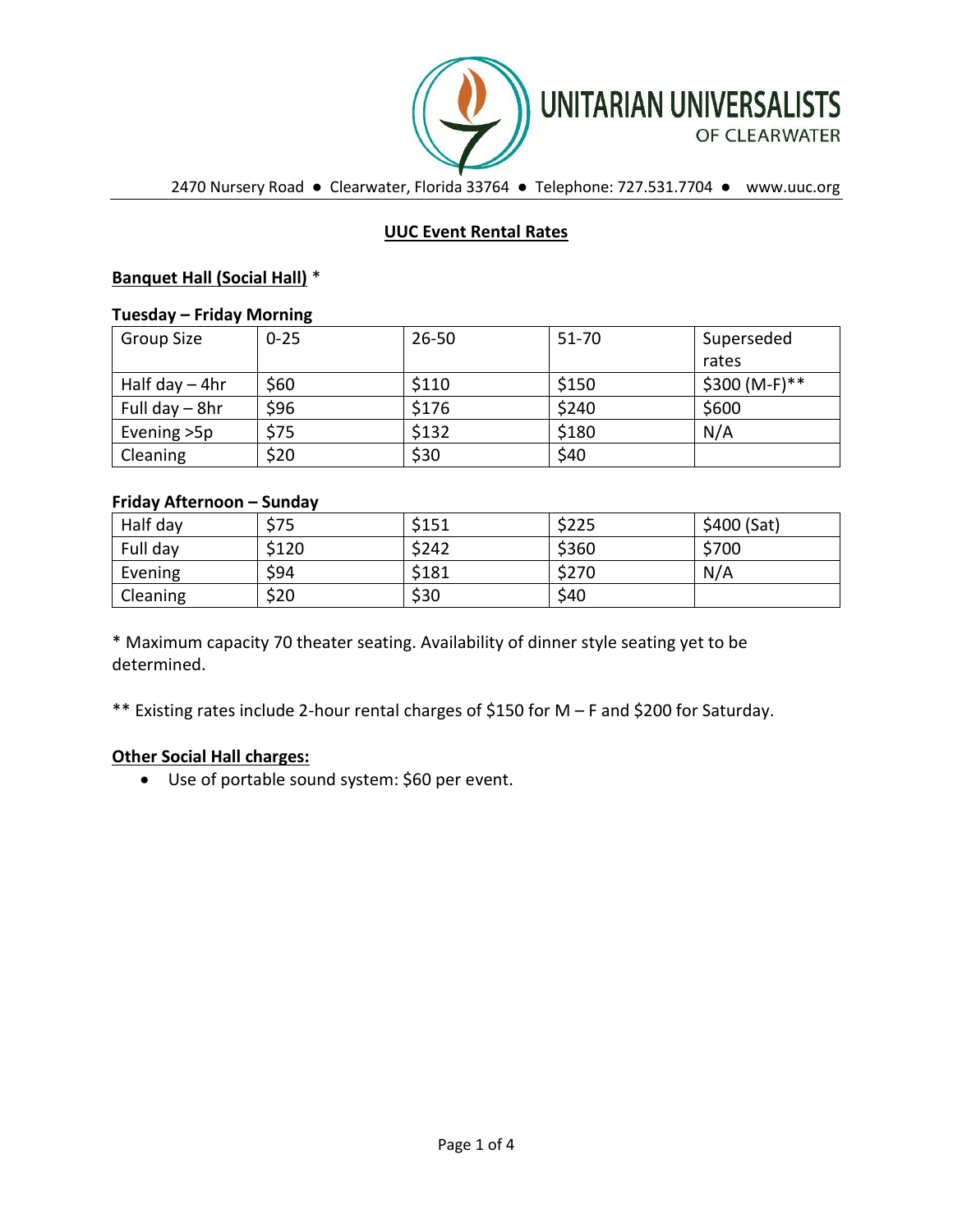

2470 Nursery Road ● Clearwater, Florida 33764 ● Telephone: 727.531.7704 ● www.uuc.org

### **Octagon**

Events Other Than Weddings

#### **Tuesday – Friday Mornings**

| <b>Group Size</b> | $0 - 50$ | 51-100 | <b>Superseded Rates</b> |
|-------------------|----------|--------|-------------------------|
| Half Day          | \$100    | \$175  | $$200 (M-F)$            |
| Full Day          | \$160    | \$280  | \$400                   |
| Evening           | \$120    | \$210  | N/A                     |
| Cleaning          | \$60     | \$60   |                         |

### **Friday Afternoon – Sunday**

| Half Day | \$150 | \$262 | \$400(Sat) |
|----------|-------|-------|------------|
| Full Day | \$240 | \$420 | \$700      |
| Evening  | \$180 | \$315 | N/A        |
| Cleaning | \$60  | \$60  |            |

### **Wedding Package Rates\*\*\***

#### **Tuesday – Friday Morning**

| Half Day | \$200 | \$300 |
|----------|-------|-------|
| Evening  | \$220 | \$335 |
| Cleaning | \$80  | \$80  |

#### **Friday Afternoon – Sunday**

| Half Day | \$250 | \$387 |
|----------|-------|-------|
| Evening  | \$280 | \$440 |
| Cleaning | \$80  | \$80  |

 \*\*\* Wedding rates include up to 2 hours rehearsal/set up time the day before, use of Chorale and Westwood rooms for dressing, up to 4 hours use of the Octagon on the wedding day.

### **Other Octagon Charges:**

- Sound booth: \$50 per hour, including technician time.
- Zoom support time (for hybrid services if offered): \$25 per hour.
- Use of grand piano: \$50 per event.
- Use of portable sound system: \$60 per event.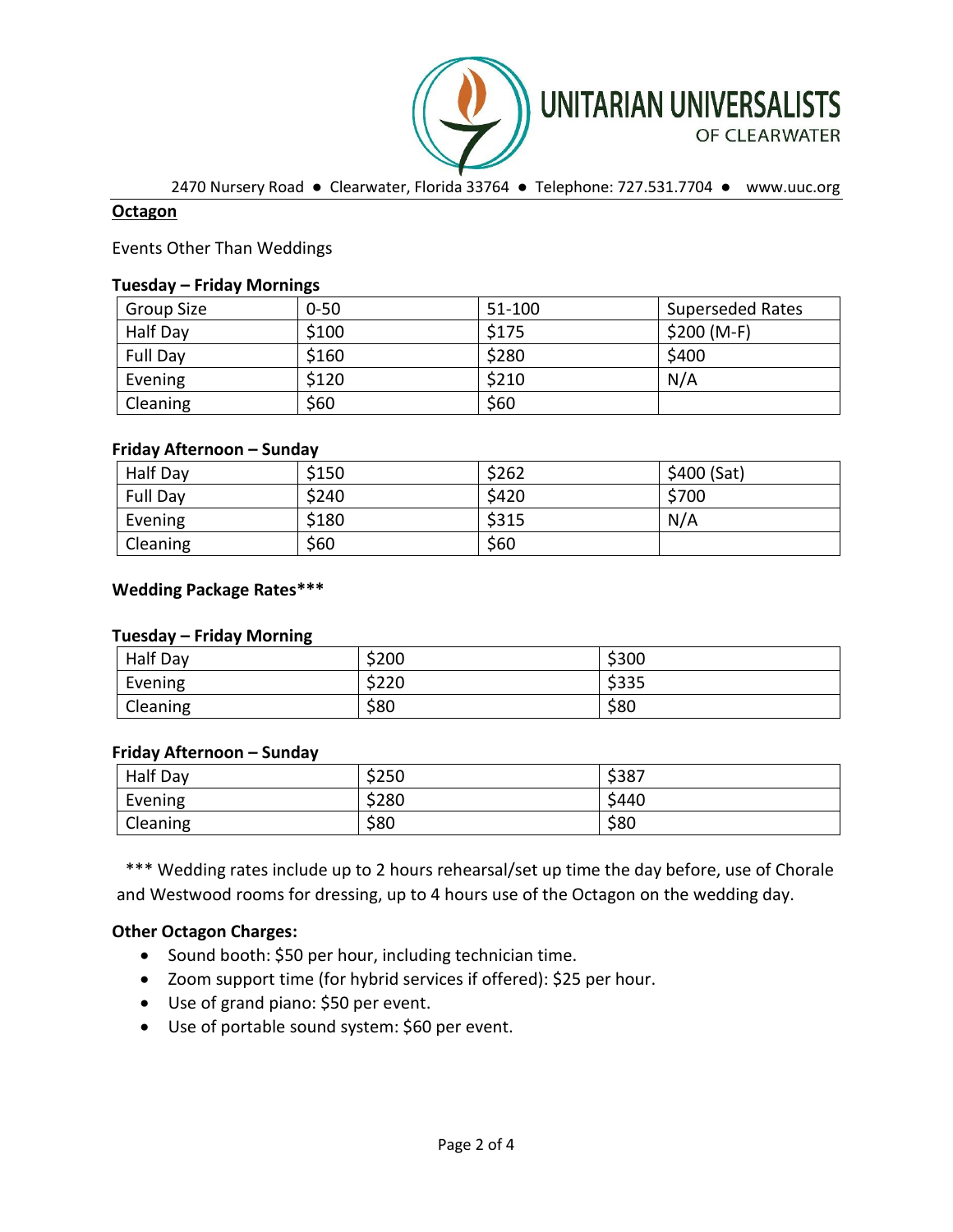

2470 Nursery Road ● Clearwater, Florida 33764 ● Telephone: 727.531.7704 ● www.uuc.org

# **Surti Hall**\*\*\*\*

| Tuesday – Friday Morning | <b>Superseded Rates</b> |                  |
|--------------------------|-------------------------|------------------|
| Half Day                 | \$75                    | \$300 (M-F) **** |
| Full Day                 | \$120                   | \$600            |
| Evening                  | \$90                    | N/A              |
| Cleaning                 | \$20                    |                  |

# **Friday Afternoon – Sunday**

| Half Day | \$94  | \$400 (Sat) |
|----------|-------|-------------|
| Full Day | \$150 | \$700       |
| Evening  | \$112 | N/A         |
| Cleaning | \$20  |             |

\*\*\*\* Occupancy limit 20.

\*\*\*\*\* Existing rates include 2-hour rental for \$100 M – F or Sat.

# **Patio Room Rentals**

If the Patio Room is rented out, the rental rates and cleaning charges will be the same as quoted above for Surti Hall. Existing to be superseded rental rates for the Patio room are for up to 8 hours use and are \$165 for  $M - F$  and \$180 for Sat.

# **Additional Cleaning Costs**

If the condition in which the rental space is left after an event results in the need for more than the "standard" cleaning/sanitizing time, the renter will be charged for the additional time at \$20 per hour.

# **Requirements for UUC Staff to be Present**

UUC staff is required to be present for all events where alcoholic beverages are served. For any non-UUC member event, unless the renter is known to UUC and experienced in the use of UUC facilities, staff is required to be present at least at the beginning and end of the event. Charges for UUC staff are \$25 per hour, with a minimum charge of \$50.

# **Setup and Breakdown by UUC Staff**

Charges for setup and breakdown by UUC staff will be at the rate of \$20 per hour.